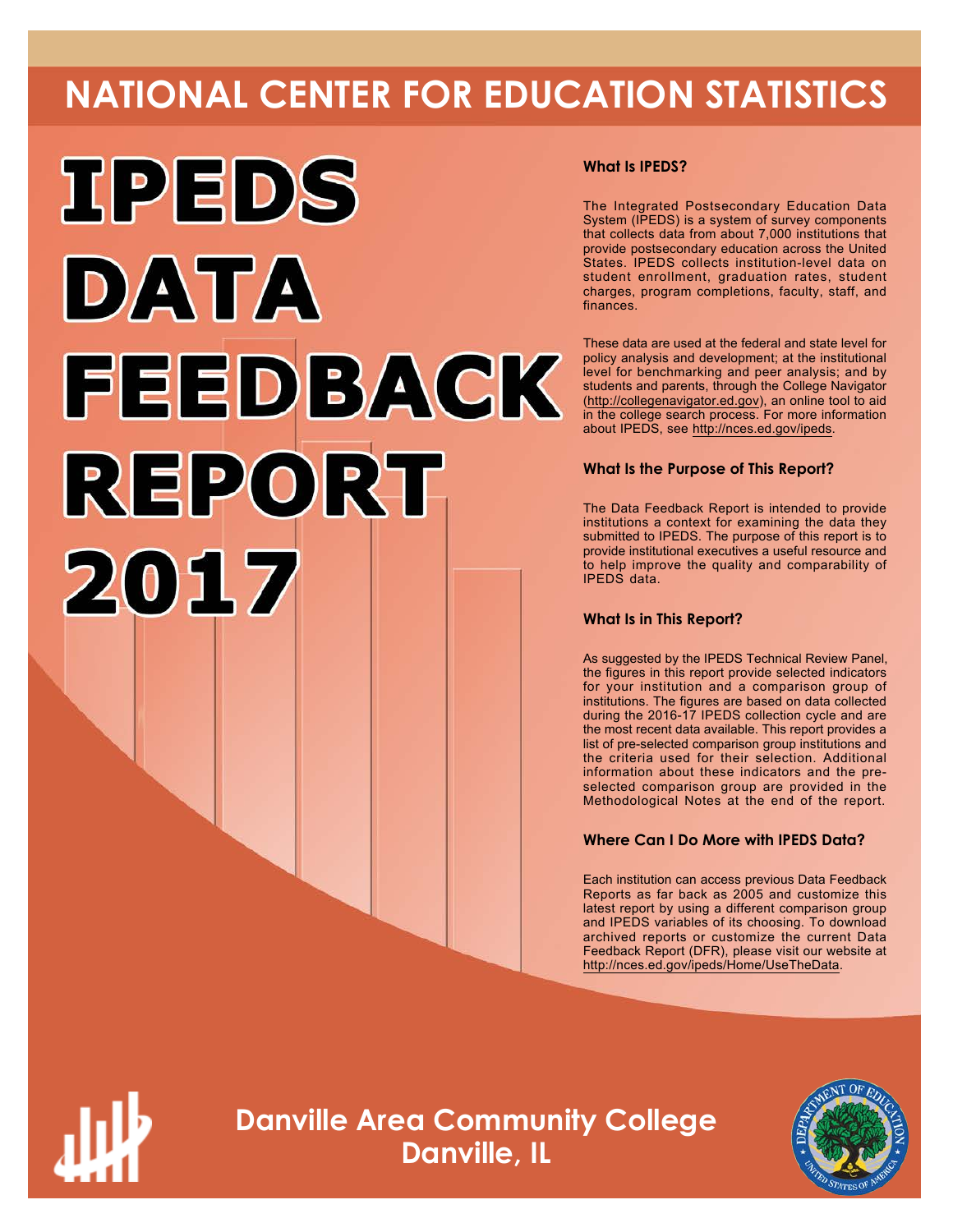#### **COMPARISON GROUP**

Comparison group data are included to provide a context for interpreting your institution's statistics. If your institution did not define a custom comparison group for this report by July 14, 2017 NCES selected a comparison group for you. (In this case, the characteristics used to define the comparison group appears below.) The Customize Data Feedback Report functionality on the IPEDS Data Center at this provided link [\(http://nces.ed.gov/ipeds/datacenter/\)](http://nces.ed.gov/ipeds/datacenter/) can be used to reproduce the figures in this report using different peer groups.

The custom comparison group chosen by Danville Area Community College includes the following 10 institutions:

Carl Sandburg College (Galesburg, IL)

- Highland Community College (Freeport, IL)
- John Wood Community College (Quincy, IL)
- Kaskaskia College (Centralia, IL)
- Kishwaukee College (Malta, IL)
- Rend Lake College (Ina, IL)
- Sauk Valley Community College (Dixon, IL)
- Shawnee Community College (Ullin, IL)
- Southeastern Illinois College (Harrisburg, IL)
- Spoon River College (Canton, IL)

#### **The figures in this report have been organized and ordered into the following topic areas:**

| 1) Admissions (only for non-open-admissions schools) | [No charts applicable]             |                |
|------------------------------------------------------|------------------------------------|----------------|
| 2) Student Enrollment                                | Fig. 1 and 2                       | Pq. 3          |
| 3) Awards                                            | Fig. 3                             | Pq. 3          |
| 4) Charges and Net Price                             | Fig. 4 and $5$                     | Pg. 4          |
| 5) Student Financial Aid                             | Fig. 6, 7, 8 and 9                 | Pg. 4 and 5    |
| 6) Military Benefits*                                | [No charts applicable]             |                |
| 7) Retention and Graduation Rates                    | Fig. 10, 11, 12, 13, 14, 15 and 16 | Pg. 5, 6 and 7 |
| 8) Finance                                           | Fig. 17 and 18                     | Pg. 8          |
| 9) Staff                                             | Fig. 19 and 20                     | Pg. 8          |
| 10) Libraries*                                       | [No charts applicable]             |                |

\*These figures only appear in customized Data Feedback Reports (DFR), which are available through Use the Data portal on the IPEDS website.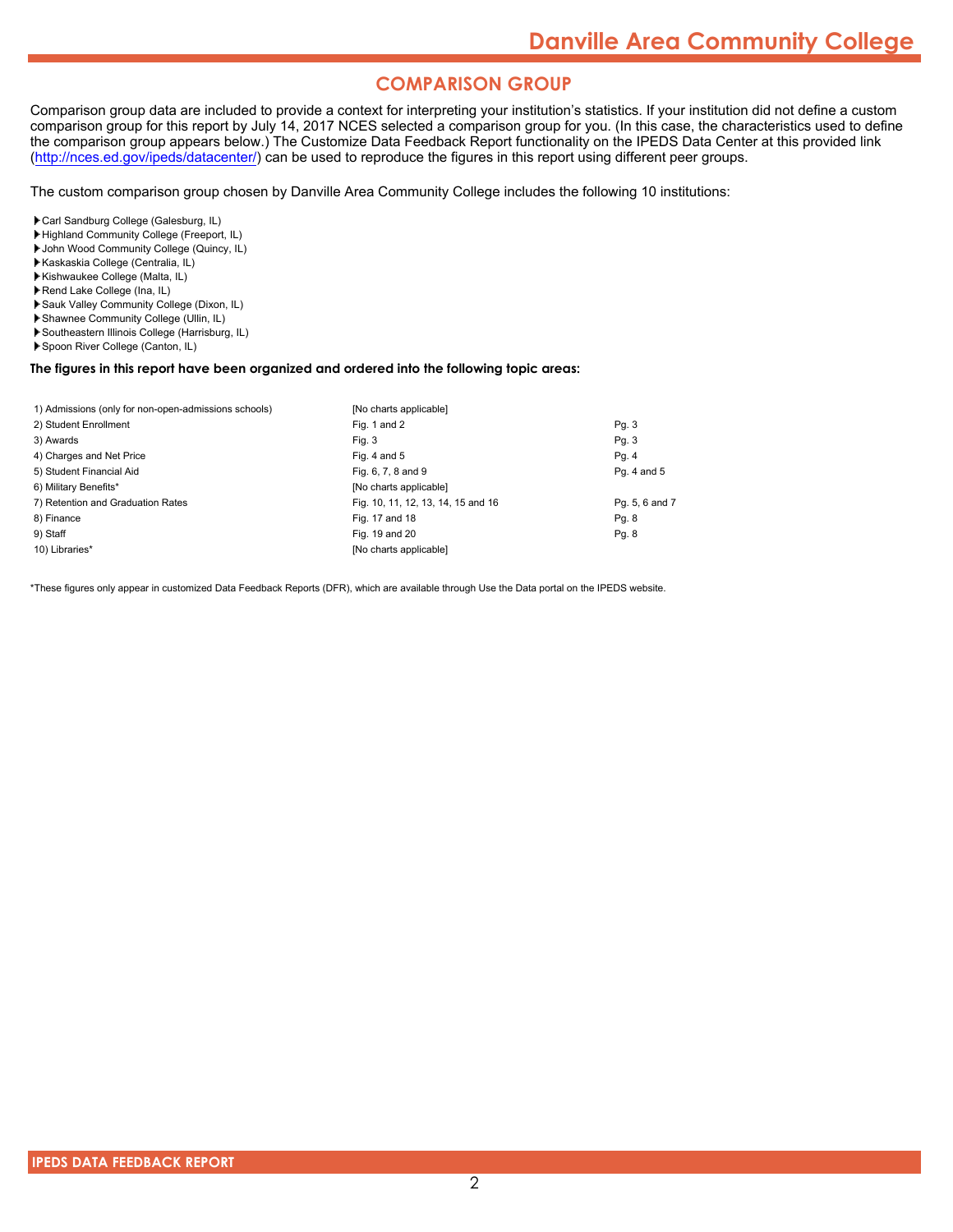



NOTE: For more information about disaggregation of data by race and ethnicity, see the Methodological Notes. Median values for the comparison group will not add to 100%. See "Use of Median Values for Comparison Group" for how median values are determined. N is the number of institutions in the comparison group. SOURCE: U.S. Department of Education, National Center for Education Statistics, Integrated Postsecondary Education Data System (IPEDS): Spring 2017, Fall Enrollment component.

#### **Figure 2. Unduplicated 12-month headcount (2015-16), total FTE enrollment (2015-16), and full- and part-time fall enrollment (Fall 2016)**

#### **Figure 3. Number of subbaccalaureate degrees and certificates awarded, by level: 2015-16**



NOTE: For details on calculating full-time equivalent (FTE) enrollment, see Calculating FTE in the Methodological Notes. N is the number of institutions in the comparison group. SOURCE: U.S. Department of Education, National Center for Education Statistics, Integrated Postsecondary Education Data System (IPEDS): Fall 2016, 12-month Enrollment component and Spring 2017, Fall Enrollment component.



**The Comparison Group Median (N=10)** Comparison Group Median (N=10) NOTE: N is the number of institutions in the comparison group.

SOURCE: U.S. Department of Education, National Center for Education Statistics, Integrated Postsecondary Education Data System (IPEDS): Fall 2016, Completions component.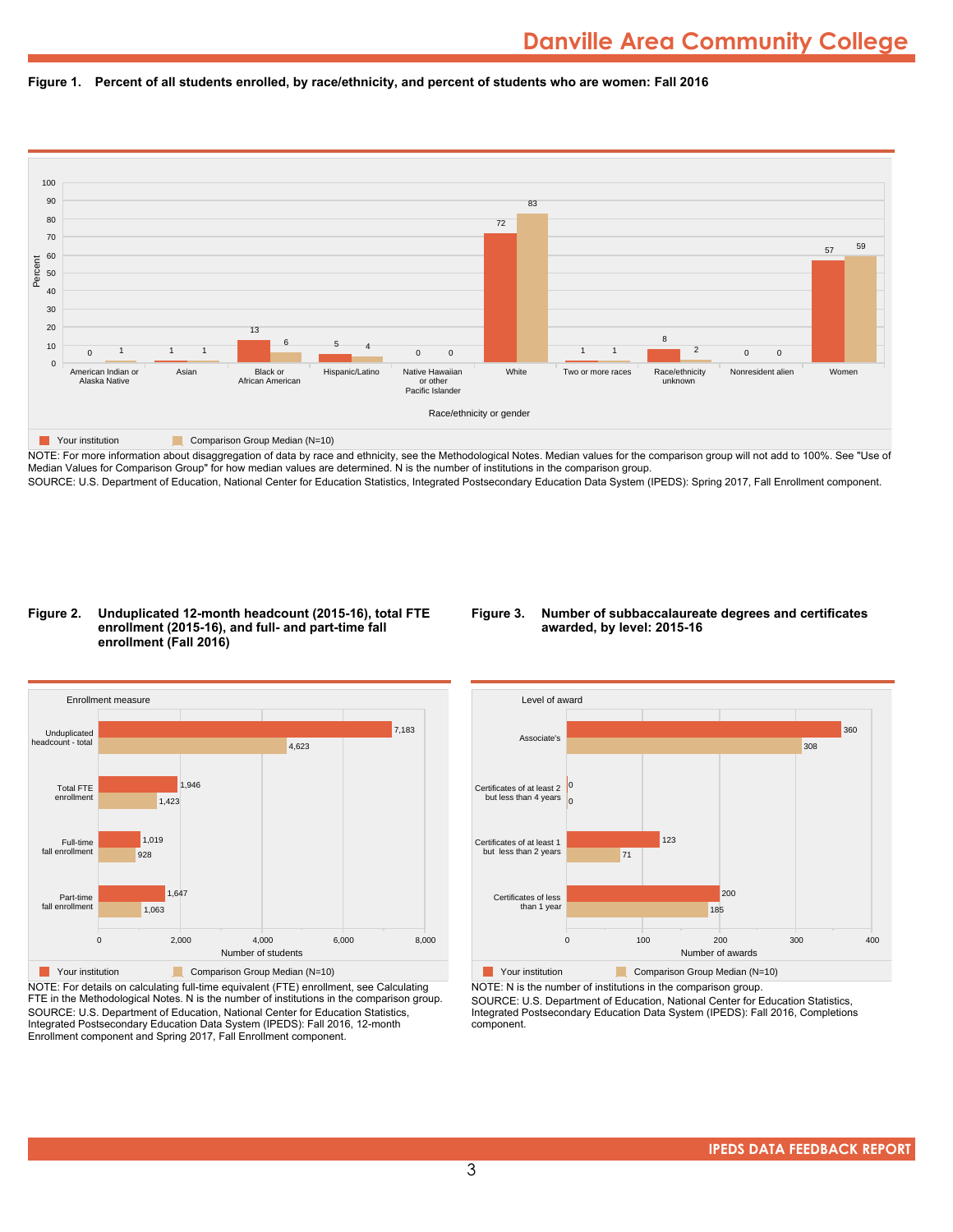**Figure 4. Academic year tuition and required fees for full-time, first -time degree/certificate-seeking undergraduates: 2013-14 to 2016-17**



NOTE: The tuition and required fees shown here are the lowest reported from the categories of in-district, in-state, and out-of-state. N is the number of institutions in the comparison group.

SOURCE: U.S. Department of Education, National Center for Education Statistics, Integrated Postsecondary Education Data System (IPEDS): Fall 2016, Institutional Characteristics component.

**Figure 6. Percent of full-time, first-time degree/certificate-seeking undergraduate students who were awarded grant or scholarship aid from the federal government, state/local government, or the institution, or loans, by type of aid: 2015-16**



NOTE: Any grant aid above includes grant or scholarship aid awarded from the federal government, state/local government, or the institution. Federal grants includes Pell grants and other federal grants. Any loans includes federal loans and other loans awarded to students. For details on how students are counted for financial aid reporting, see Cohort Determination in the Methodological Notes. N is the number of institutions in the comparison group.

SOURCE: U.S. Department of Education, National Center for Education Statistics, Integrated Postsecondary Education Data System (IPEDS): Winter 2016-17, Student Financial Aid component.





NOTE: Average net price is for full-time, first-time degree/certificate-seeking undergraduate students and is generated by subtracting the average amount of federal, state/local government, and institutional grant and scholarship awarded aid from the total cost of attendance. Total cost of attendance is the sum of published tuition and required fees, books and supplies, and the average room and board and other expenses. For details, see the Methodological Notes. N is the number of institutions in the comparison group.

SOURCE: U.S. Department of Education, National Center for Education Statistics, Integrated Postsecondary Education Data System (IPEDS): Fall 2016, Institutional Characteristics component and Winter 2016-17, Student Financial Aid component.





**The Comparison Group Median**<br> **Comparison Group Median** 

NOTE: Any grant aid above includes grant or scholarship aid awarded from the federal government, state/local government, or the institution. Federal grants includes Pell grants and other federal grants. Any loans includes federal loans and other loans awarded to students. Average amounts of aid were calculated by dividing the total aid awarded by the total number of recipients in each institution. N is the number of institutions in the comparison group.

SOURCE: U.S. Department of Education, National Center for Education Statistics, Integrated Postsecondary Education Data System (IPEDS): Winter 2016-17, Student Financial Aid component.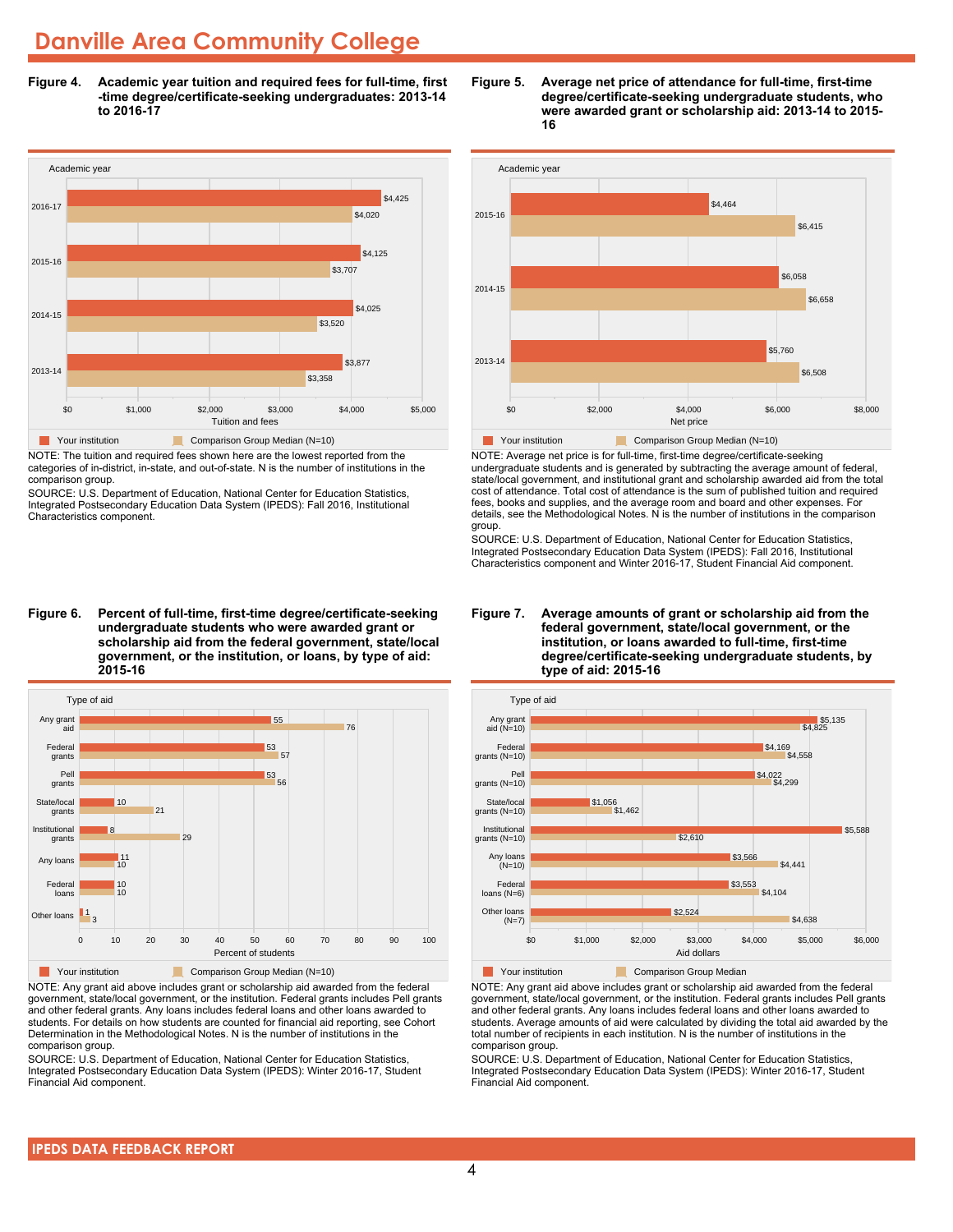**Figure 8. Percent of all undergraduates awarded aid, by type of aid: 2015-16**

**Figure 9. Average amount of aid awarded to all undergraduates, by type of aid: 2015-16**



NOTE: Any grant aid above includes grant or scholarship aid awarded from the federal government, state/local government, the institution, or other sources. Federal loans includes only federal loans awarded to students. N is the number of institutions in the comparison group.

SOURCE: U.S. Department of Education, National Center for Education Statistics, Integrated Postsecondary Education Data System (IPEDS): Winter 2016-17, Student Financial Aid component.



NOTE: Any grant aid above includes grant or scholarship aid from the federal government, state/local government, the institution, or other sources. Federal loans includes federal loans to students. Average amounts of aid were calculated by dividing the total aid awarded by the total number of recipients in each institution. N is the number of institutions in the comparison group.

SOURCE: U.S. Department of Education, National Center for Education Statistics, Integrated Postsecondary Education Data System (IPEDS): Winter 2016-17, Student Financial Aid component.

#### **Figure 10. Retention rates of full-time, first time degree/certificate seeking students: Fall 2015 cohort**



NOTE: Retention rates are measured from the fall of first enrollment to the following fall. Academic reporting institutions report retention data as of the institution's official fall reporting date or as of October 15, 2015. Program reporters determine the cohort with enrollment any time between August 1-October 31, 2015 and retention based on August 1, 2016. For more details, see the Methodological Notes. N is the number of institutions in the comparison group.

SOURCE: U.S. Department of Education, National Center for Education Statistics, Integrated Postsecondary Education Data System (IPEDS): Spring 2017, Fall Enrollment component.

#### **Figure 11. Graduation and transfer-out rates of full-time, first-time degree/certificate-seeking undergraduates within 150% of normal time to program completion: 2013 cohort**



NOTE: Graduation rate cohort includes all full-time, first-time degree/certificate-seeking undergraduate students. Graduation and transfer-out rates are the Student Right-to-Know rates. Only institutions with mission to prepare students to transfer are required to report transfer out. For more details, see the Methodological Notes. N is the number of institutions in the comparison group.

SOURCE: U.S. Department of Education, National Center for Education Statistics, Integrated Postsecondary Education Data System (IPEDS): Winter 2016-17, Graduation Rates component.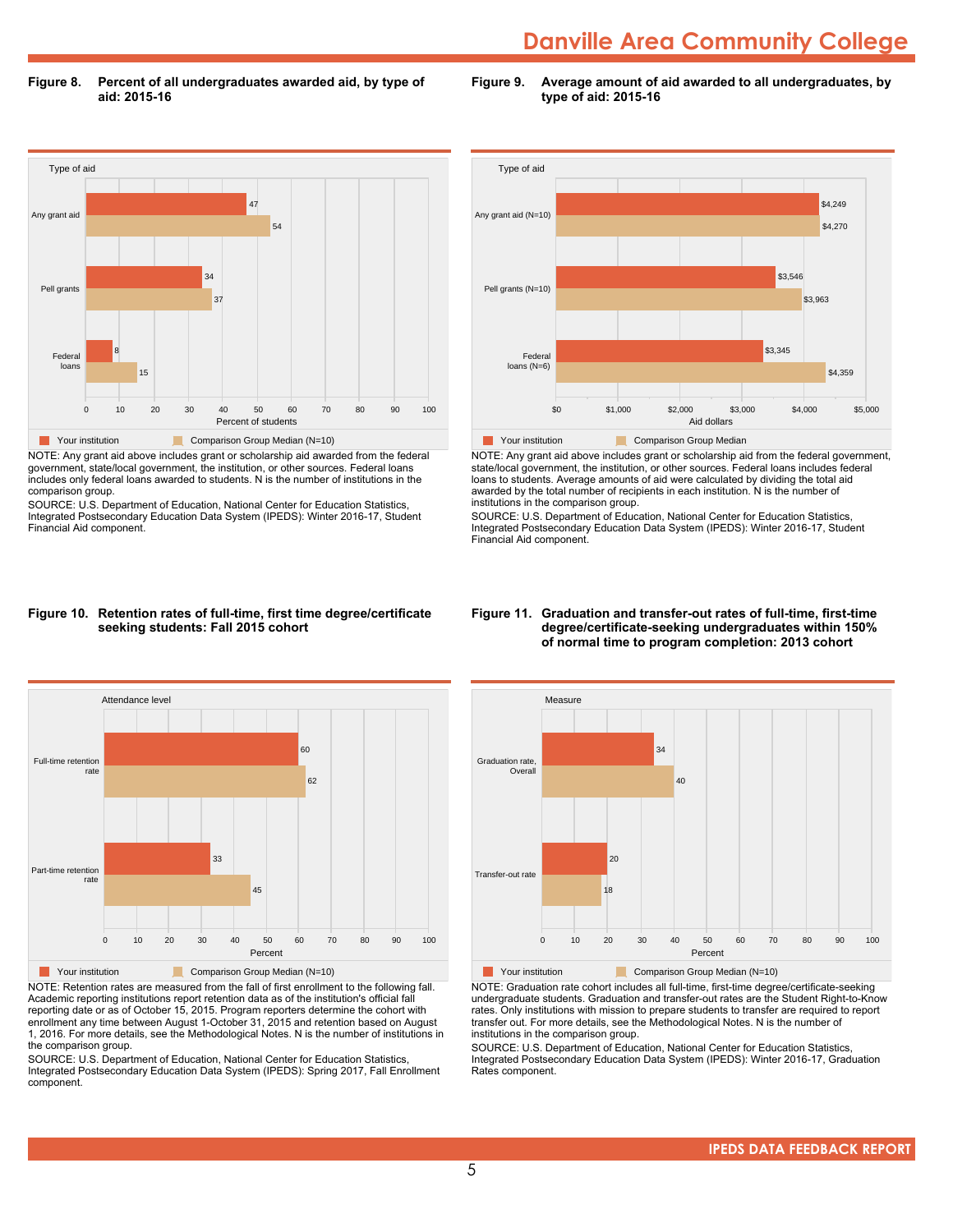**Figure 12. Graduation rates of full-time, first-time degree/certificate-seeking undergraduates within 150% of normal time to program completion, by race/ethnicity: 2013 cohort**



NOTE: For more information about disaggregation of data by race and ethnicity, see the Methodological Notes. The graduation rates are the Student Right-to-Know (SRK) rates. Median values for the comparison group will not add to 100%. N is the number of institutions in the comparison group. Medians are not reported for comparison groups with less than three values.

SOURCE: U.S. Department of Education, National Center for Education Statistics, Integrated Postsecondary Education Data System (IPEDS): Winter 2016-17, Graduation Rates component.

#### **Figure 13. Graduation rates of full-time, first-time degree/certificateseeking undergraduates within normal time, and 150% and 200% of normal time to completion: 2012 cohort**

#### **Figure 14. Graduation rates of full-time, first-time degree/certificateseeking undergraduates within 150% of normal time to program completion, by financial aid type: 2013 cohort**



NOTE: The 150% graduation rate is the Student Right-to-Know (SRK) rates; the Normal time and 200% rates are calculated using the same methodology. For details, see the Methodological Notes. N is the number of institutions in the comparison group. SOURCE: U.S. Department of Education, National Center for Education Statistics, Integrated Postsecondary Education Data System (IPEDS): Winter 2016-17, 200% Graduation Rates component.



NOTE: Graduation rate cohort includes all full-time, first-time degree/certificate-seeking undergraduate students. Data were collected on those students, who at entry of the cohort, were awarded a Pell Grant and students who were awarded a Subsidized Stafford loan, but did not receive a Pell Grant. Graduation rates are the Student Right-to-Know rates. Only institutions with mission to prepare students to transfer are required to report transfer out. For more details, see the Methodological Notes. N is the number of institutions in the comparison group.

SOURCE: U.S. Department of Education, National Center for Education Statistics, Integrated Postsecondary Education Data System (IPEDS): Winter 2016-17, Graduation Rates component.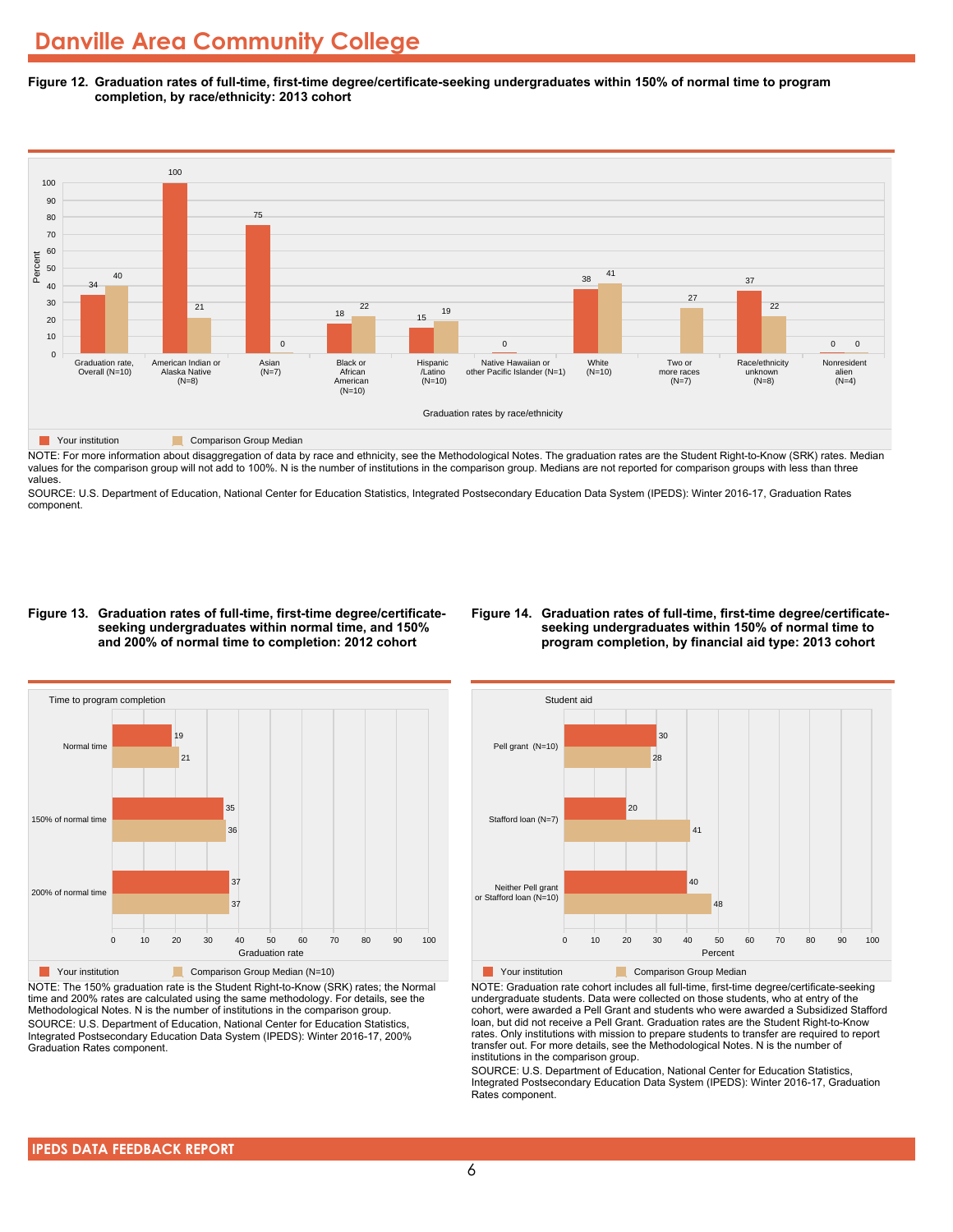#### **Figure 15. Award and enrollment rates of full-time, degree/certificate-seeking undergraduates after 8 years of entry, by prior postsecondary experience: 2008 cohort**



NOTE: Award and enrollment measures are measured from eight years after entering the institution into one of four degree/certificate-seeking undergraduate student cohort (First-time, full-time; First-time, part-time; Non-first-time, full-time; and Non-first-time, part-time). Academic reporting institutions report outcome data as of the institution's official fall reporting date or as of October 15, 2015. Program reporters determine the cohort with enrollment any time between September 1, 2007 and August 31, 2008. For more details, see the Methodological Notes. N is the number of institutions in the comparison group.

SOURCE: U.S. Department of Education, National Center for Education Statistics, Integrated Postsecondary Education Data System (IPEDS): Winter 2016-17, Outcome Measures component.

#### **Figure 16. Award and enrollment rates of part-time, degree/certificate-seeking undergraduates after 8 years of entry, by prior postsecondary experience: 2008 cohort**



NOTE: Award and enrollment measures are measured from eight years after entering the institution into one of four degree/certificate-seeking undergraduate student cohort (First-time, full-time; First-time, part-time; Non-first-time, full-time; and Non-first-time, part-time). Academic reporting institutions report outcome data as of the institution's official fall reporting date or as of October 15, 2015. Program reporters determine the cohort with enrollment any time between September 1, 2007 and August 31, 2008. For more details, see the Methodological Notes. N is the number of institutions in the comparison group.

SOURCE: U.S. Department of Education, National Center for Education Statistics, Integrated Postsecondary Education Data System (IPEDS): Winter 2016-17, Outcome Measures component.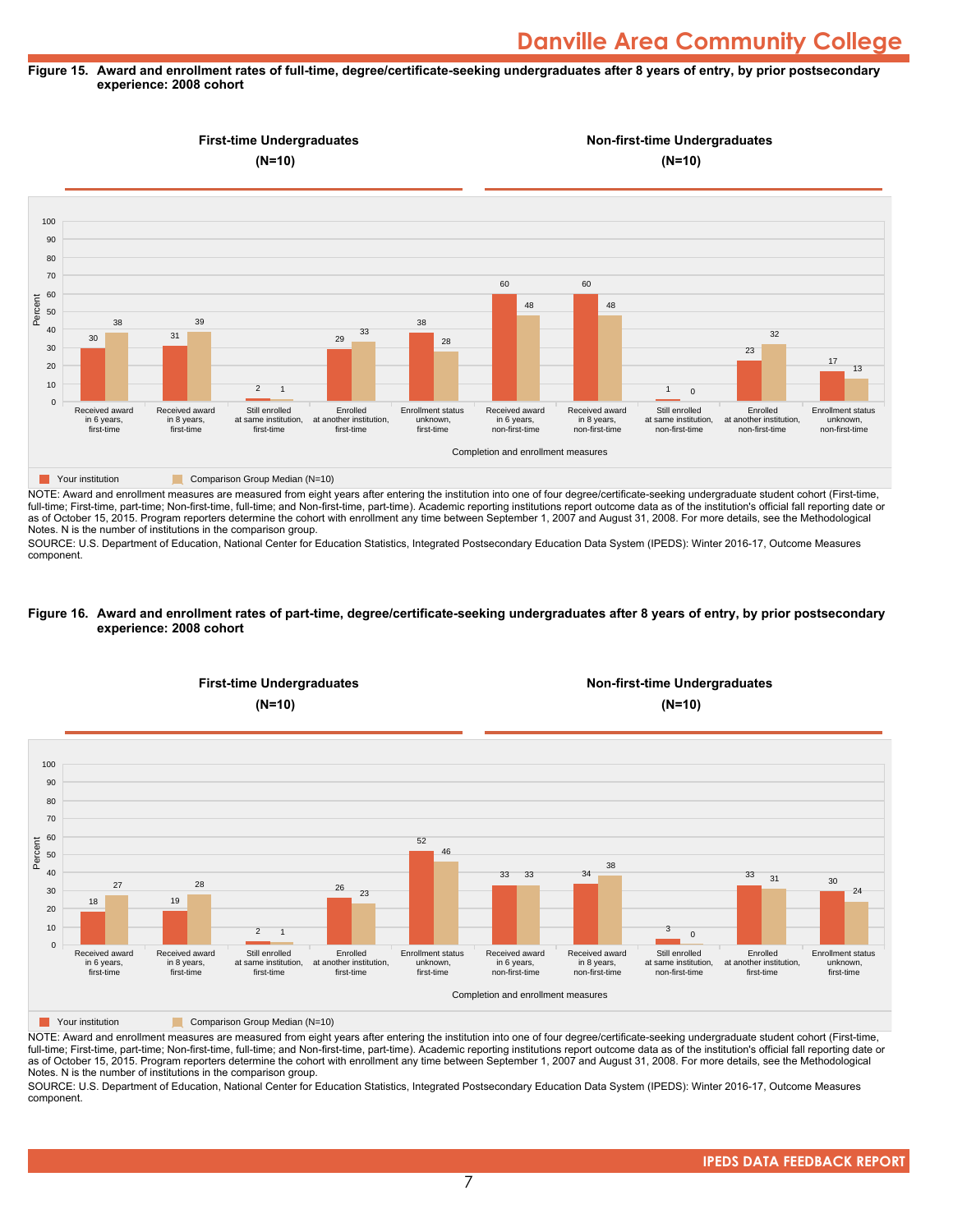**Figure 17. Percent distribution of core revenues, by source: Fiscal year 2016**



NOTE: The comparison group median is based on those members of the comparison group that report finance data using the same accounting standards as the comparison institution. For more information, see the Methodological Notes. N is the number of institutions in the comparison group.

SOURCE: U.S. Department of Education, National Center for Education Statistics, Integrated Postsecondary Education Data System (IPEDS): Spring 2017, Finance component.





NOTE: Expenses per full-time equivalent (FTE) enrollment, particularly instruction, may be inflated because finance data includes all core expenses while FTE reflects credit activity only. For details on calculating FTE enrollment and a detailed definition of core expenses, see the Methodological Notes. N is the number of institutions in the comparison group. SOURCE: U.S. Department of Education, National Center for Education Statistics, Integrated Postsecondary Education Data System (IPEDS): Fall 2016, 12-month Enrollment component and Spring 2017, Finance component.

#### **Figure 19. Full-time equivalent staff, by occupational category: Fall 2016**



NOTE: Graduate assistants are not included. For calculation details, see the Methodological Notes. N is the number of institutions in the comparison group. SOURCE: U.S. Department of Education, National Center for Education Statistics, Integrated Postsecondary Education Data System (IPEDS): Spring 2017, Human Resources component.

#### **Figure 20. Average salaries of full-time instructional non-medical staff equated to 9-months worked, by academic rank: Academic year 2016-17**



NOTE: See Methodology Notes for more details on average salary. N is the number of institutions in the comparison group. Medians are not reported for comparison groups with less than three values.

SOURCE: U.S. Department of Education, National Center for Education Statistics, Integrated Postsecondary Education Data System (IPEDS): Spring 2017, Human Resources component.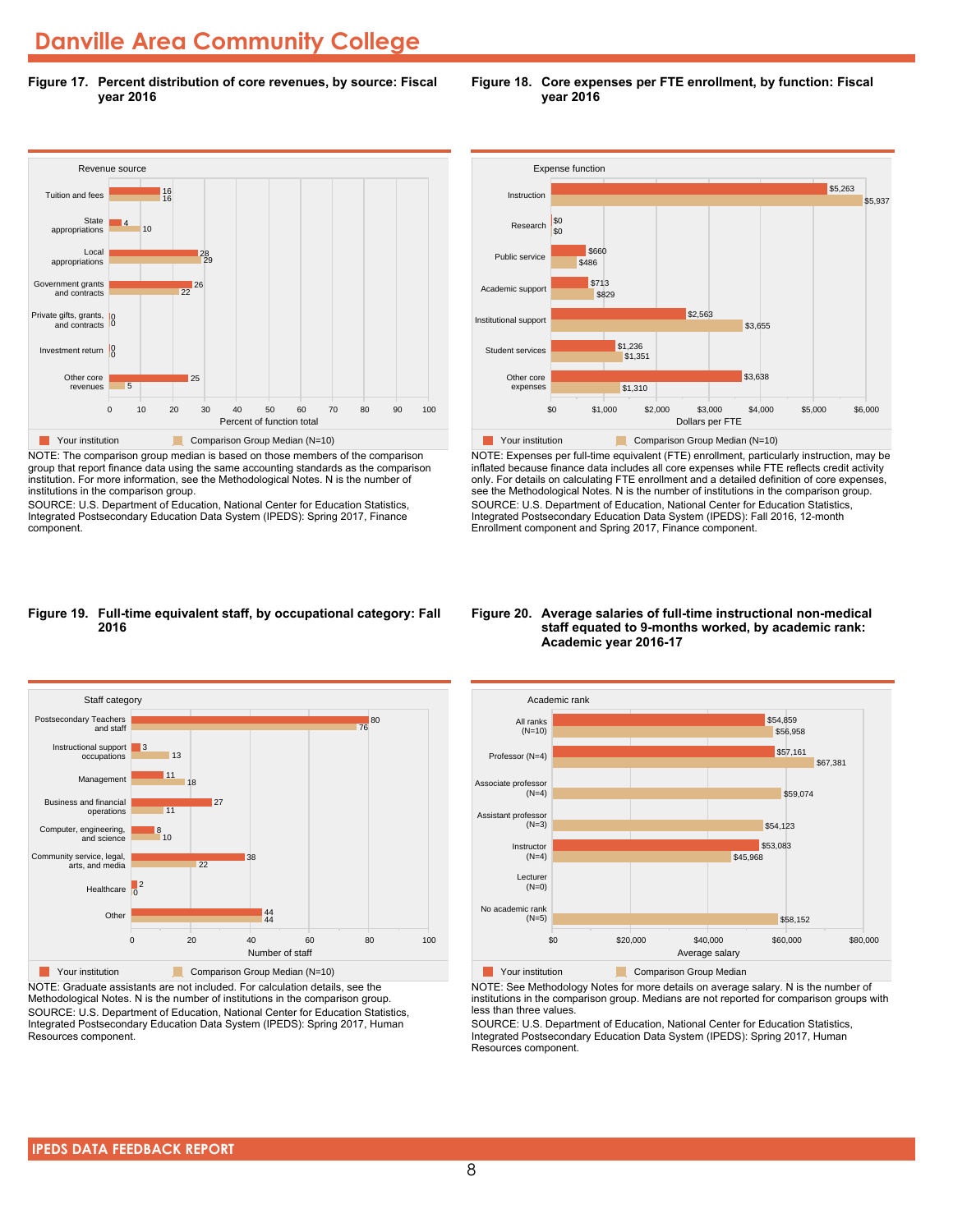### **METHODOLOGICAL NOTES**

#### **Overview**

This report is based on data supplied by institutions to IPEDS during 2016-17 data collection year. Response rates exceeded 99% for most surveys. IPEDS First Look reports at <http://nces.ed.gov/pubsearch/getpubcats.asp?sid=010> provide some information on aggregate institutional responses.

#### **Use of Median Values for Comparison Group**

This report compares your institution's data to the median value for the comparison group for each statistic shown in the figure. If more than one statistic is present in a figure, the median values are determined separately for each indicator or statistic. Medians are not displayed for comparison groups with fewer than three values. Where percentage distributions are presented, median values may not add to 100%. To access all the data used to create the figures included in this report, go to 'Use the Data' portal on the IPEDS website at this provided link (<http://nces.ed.gov/ipeds>).

#### **Missing Statistics**

If a statistic is not reported for your institution, the omission indicates that the statistic is not relevant to your institution and the data were not collected. Not all notes may be applicable to your report.

#### **Use of Imputed Data**

All IPEDS data are subject to imputation for total (institutional) and partial (item) nonresponse. If necessary, imputed values were used to prepare your report.

#### **Data Confidentiality**

IPEDS data are not collected under a pledge of confidentiality.

#### **Disaggregation of Data by Race/Ethnicity**

When applicable, some statistics are disaggregated by race/ethnicity. Data disaggregated by race/ethnicity have been reported using the 1997 Office of Management and Budget categories. Detailed information about the race/ethnicity categories can be found at <https://nces.ed.gov/ipeds/Section/Resources>.

#### **Cohort Determination for Reporting Student Financial Aid, Graduation Rates, and Outcome Measures**

Student cohorts for reporting Student Financial Aid and Graduation Rates data are based on the reporting type of the institution. For institutions that report based on an academic year (those operating on standard academic terms), student counts and cohorts are based on fall term data. Student counts and cohorts for program reporters (those that do not operate on standard academic terms) are based on unduplicated counts of students enrolled during a full 12-month period.

#### **DESCRIPTION OF STATISTICS USED IN THE FIGURES**

#### **Admissions (only for non-open-admissions schools)**

#### *Admissions and Test Score Data*

Admissions and test score data are presented only for institutions that do not have an open admission policy, and apply to first-time, degree/certificate-seeking undergraduate students only. Applicants include only those students who fulfilled all requirements for consideration for admission and who were notified of one of the following actions: admission, non-admission, placement on a wait list, or application withdrawn (by applicant or institution). Admitted applicants (admissions) include wait-listed students who were subsequently offered admission. Early decision, early action, and students who began studies during the summer prior to the fall reporting period are included. For customized Data Feedback Reports, test scores are presented only if scores are required for admission.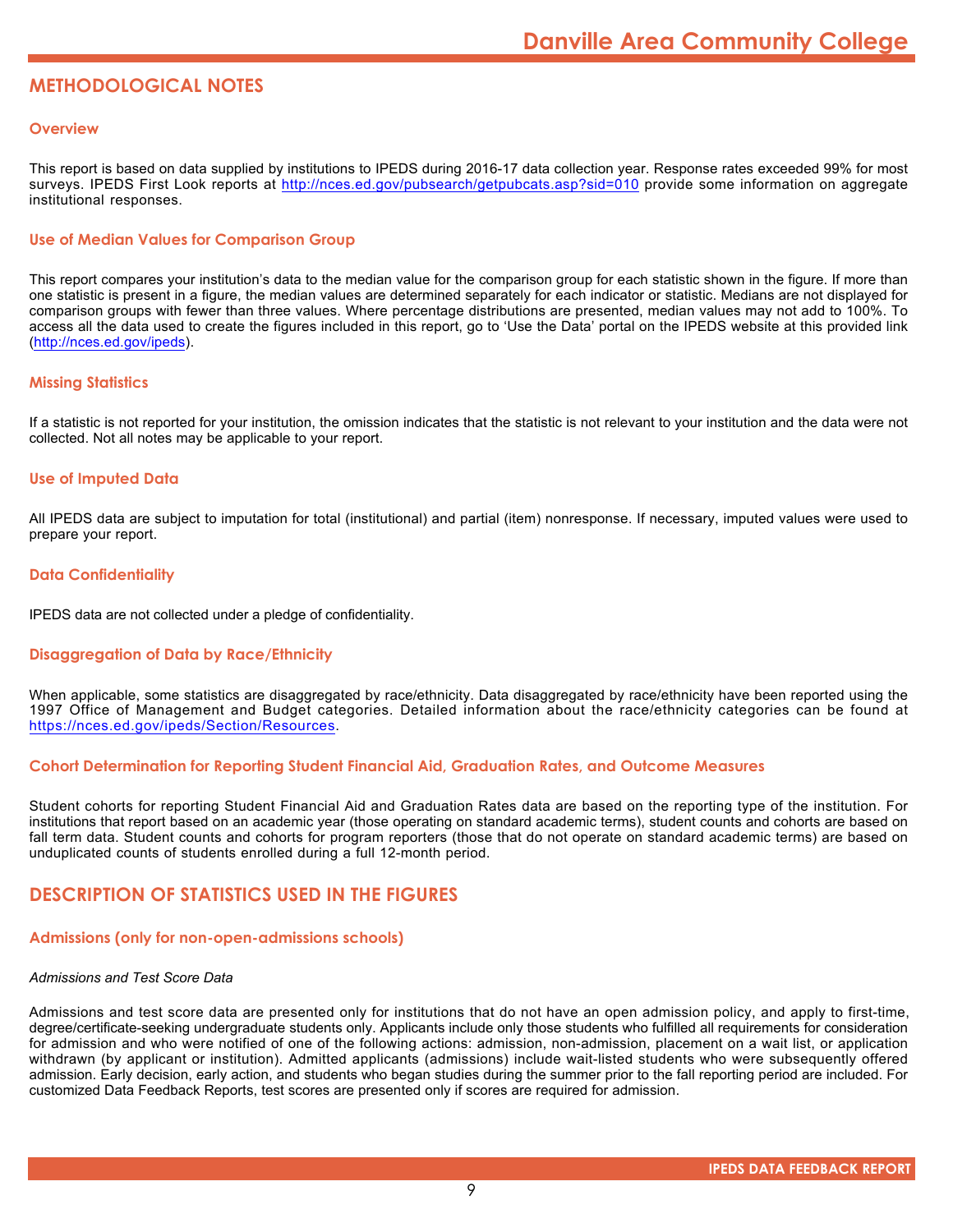#### **Student Enrollment**

#### *FTE Enrollment*

The full-time equivalent (FTE) enrollment used in this report is the sum of the institution's FTE undergraduate enrollment and FTE graduate enrollment (as calculated from or reported on the 12-month Enrollment component). Undergraduate and graduate FTE are estimated using 12-month instructional activity (credit and/or contact hours). See "Calculation of FTE Students (using instructional activity)" in the IPEDS Glossary at <https://surveys.nces.ed.gov/ipeds/VisGlossaryAll.aspx>.

#### *Total Entering Undergraduate Students*

Total entering students are students at the undergraduate level, both full- and part-time, new to the institution in the fall term (or the prior summer term who returned in the fall). This includes all first-time undergraduate students, students transferring into the institution at the undergraduate level, and non-degree/certificate-seeking undergraduates entering in the fall. Only degree-granting, academic year reporting institutions provide total entering student data.

#### **Charges and Net Price**

#### *Average Institutional Net Price*

Average net price is calculated for full-time, first-time degree/certificate-seeking undergraduates who were awarded grant or scholarship aid from the federal government, state/local government, or the institution anytime during the full aid year. For public institutions, this includes only students who paid the in-state or in-district tuition rate. Other sources of grant aid are excluded. Average net price is generated by subtracting the average amount of federal, state/local government, and institutional grant and scholarship aid from the total cost of attendance. Total cost of attendance is the sum of published tuition and required fees, books and supplies, and the average room and board and other expenses.

For the purpose of the IPEDS reporting, aid awarded refers to financial aid that was awarded to, and accepted by, a student. This amount may differ from the aid amount that is disbursed to a student.

#### **Retention, Graduation Rates, and Outcome Measures**

#### *Graduation Rates and Transfer-out Rate*

Graduation rates are those developed to satisfy the requirements of the Student Right-to-Know Act and Higher Education Act, as amended, and are defined as the total number of individuals from a given cohort of full-time, first-time degree/certificate-seeking undergraduates who completed a degree or certificate within a given percent of normal time to complete all requirements of the degree or certificate program; divided by the total number of students in the cohort of full-time, first-time degree/certificate-seeking undergraduates minus any allowable exclusions. Institutions are permitted to exclude from the cohort students who died or were totally and permanently disabled; those who left school to serve in the armed forces or were called up to active duty; those who left to serve with a foreign aid service of the federal government, such as the Peace Corps; and those who left to serve on an official church mission.

A further extension of the traditional Graduation Rates (GR) component which carries forward 100% and 150% graduation rates data previously reported in the GR component is the Graduation Rates 200% (GR200) component, which request information on any additional completers and exclusions from the cohort between 151% and 200% normal time for students to complete all requirements of their program of study.

Transfer-out rate is the total number of students from the cohort who are known to have transferred out of the reporting institution (without earning a degree/award) and subsequently re-enrolled at another institution within the same time period; divided by the same adjusted cohort (initial cohort minus allowable exclusions) as described above. Only institutions with a mission that includes providing substantial preparation for students to enroll in another eligible institution are required to report transfers out.

#### *Retention Rates*

Retention rates are measures at which students persist in their educational program at an institution, expressed as a percentage. For fouryear institutions, this is the percentage of first-time bachelors (or equivalent) degree-seeking undergraduates from the previous fall who are again enrolled in the current fall. For all other institutions this is the percentage of first-time degree/certificate-seeking students from the previous fall who either re-enrolled or successfully completed their program by the current fall. The full-time retention rate is calculated using the percentage of full-time, first-time degree/certificate-seeking undergraduates, while the part-time rate is calculated using the percentage of part-time, first-time degree/certificate-seeking undergraduates.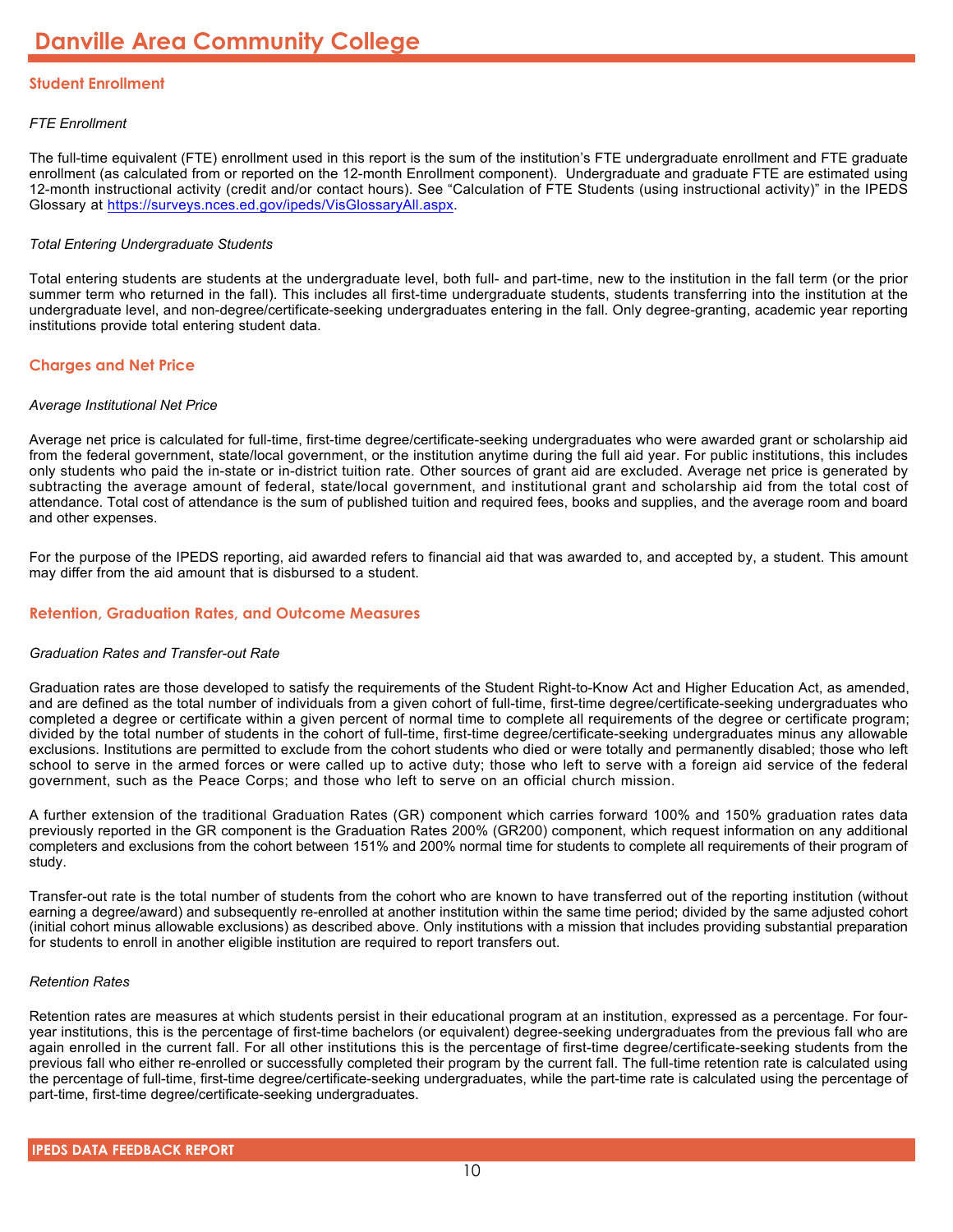#### *Outcome Measures Data*

Alternative measures of student success are reported by degree-granting institutions to describe the outcomes of degree/certificate-seeking undergraduate students who are not only first-time, full-time students, but also part-time attending and non-first-time (transfer-in) students. These measures provide the 6-year and 8-year award-completion rates after entering an institution, which is calculated by dividing the number of total awards at 6- or 8-year status points divided by the adjusted cohort. The initial cohort can be revised and take allowable exclusions resulting in an adjusted cohort. The type of award is not reported, but institutions report the first award earned by the student at each status point. For students who did not earn an undergraduate award after 8-years of entry, the enrollment statuses are reported as either still enrolled at the institution, subsequently transferred out of the institution, or status unknown. Unlike the Graduation Rates data, all reporting institutions must report on their transfer outs regardless if the institution has a mission that provides substantial transfer preparation.

#### **Finance**

#### *Core Revenues*

Core revenues for public institutions reporting under GASB standards include tuition and fees; government (federal, state, and local) appropriations and operating and nonoperating grants/contracts; private gifts, grants, and contracts (private operating grants/contracts plus gifts and contributions from affiliated entities); sales and services of educational activities; investment income; other operating and nonoperating sources; and other revenues and additions (capital appropriations and grants and additions to permanent endowments). "Other core revenues" include federal appropriations, sales and services of educational activities, other operating and nonoperating sources, and other revenues and additions.

Core revenues for private, not-for-profit institutions (and a small number of public institutions) reporting under FASB standards include tuition and fees; government (federal, state, and local) appropriations and grants/contracts; private gifts, grants/contracts (including contributions from affiliated entities); investment return; sales and services of educational activities; and other sources (a generated category of total revenues minus the sum of core and noncore categories on the Finance component). "Other core revenues" include government (federal, state, and local) appropriations, sales and services of educational activities, and other sources.

Core revenues for private, for-profit institutions reporting under FASB standards include tuition and fees; government (federal, state, and local) appropriations and grants/contracts; private grants/ contracts; investment income; sales and services of educational activities; and other sources (a generated category of total revenues minus the sum of core and noncore categories on the Finance component). "Other core revenues" include government (federal, state, and local) appropriations and other sources.

At degree-granting institutions, core revenues exclude revenues from auxiliary enterprises (e.g., bookstores and dormitories), hospitals, and independent operations. Non-degree-granting institutions do no report revenue from auxiliary enterprises in a separate category, and thus may include these amounts in the core revenues from other sources.

#### *Core Expenses*

Core expenses include expenses for instruction, research, public service, academic support, institutional support, student services, grant aid/scholarships and fellowships (net of discounts and allowances), and other functional expenses (a generated category of total expense minus the sum of core and noncore functions on the Finance component). Expenses for operation and maintenance of plant, depreciation, and interest are allocated to each of the other functions. Core expenses at degree-granting institutions exclude expenses for auxiliary enterprises (e.g., bookstores and dormitories), hospitals, and independent operations. Non-degree-granting institutions do not report expenses for auxiliary enterprises in a separate category and thus may include these amounts in the core expenses as other expenses. "Other core expenses" is the sum of grant aid/scholarships and fellowships and other expenses.

#### *Endowment Assets*

Endowment assets, for public institutions under GASB standards, and private, not-for-profit institutions under FASB standards, include gross investments of endowment funds, term endowment funds, and funds functioning as endowment for the institution and any of its foundations and other affiliated organizations. Private, for-profit institutions under FASB do not hold or report endowment assets.

#### *Salaries and Wages*

Salaries and wages for public institutions under GASB standards and private (not-for-profit and for-profit) institutions under FASB standards, include amounts paid as compensation for services to all employees regardless of the duration of service, and amounts made to or on behalf of an individual over and above that received in the form of a salary or wage.